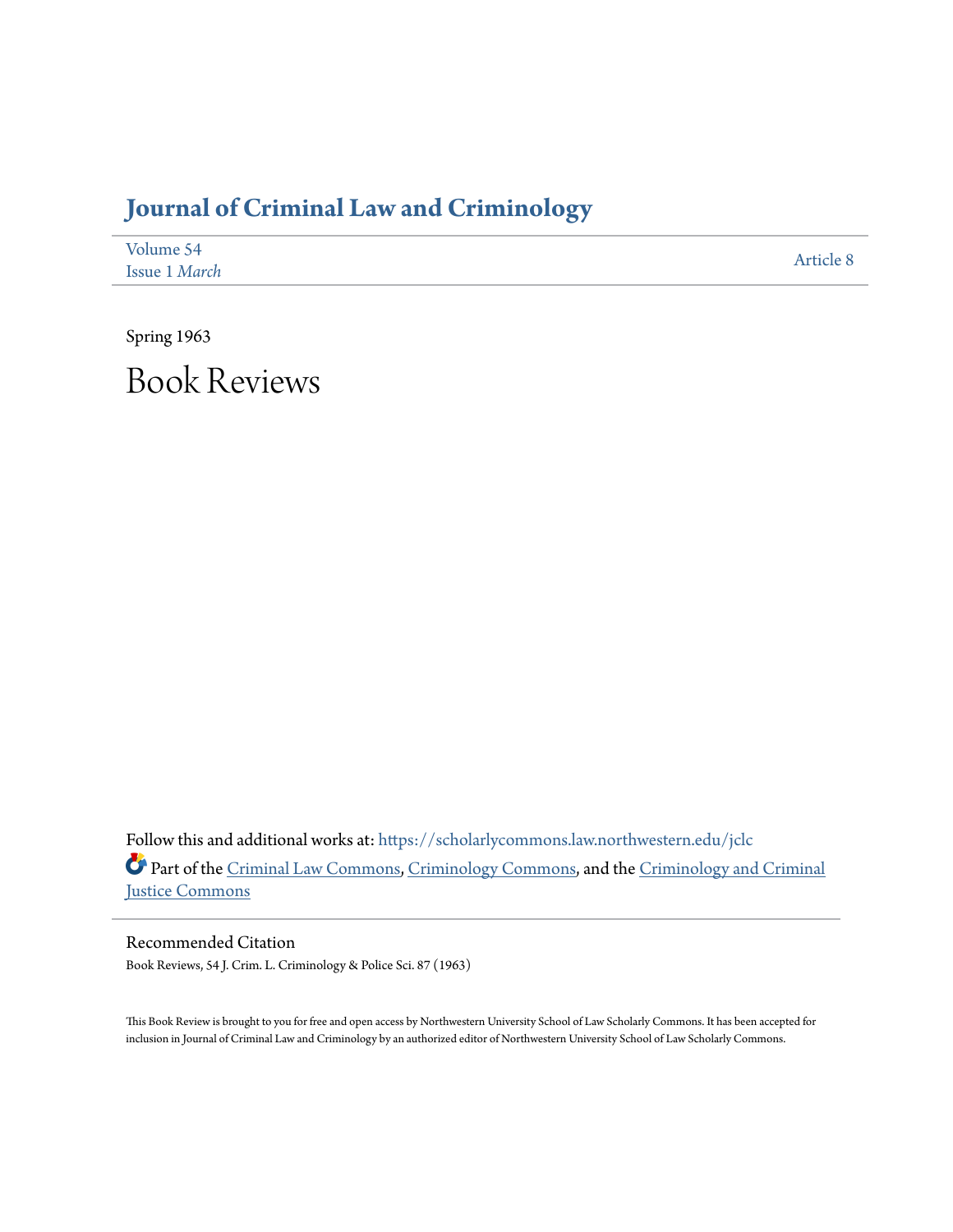## **BOOK REVIEWS**

DRUG ADDICTION: A **MEDICAL** PROBLEM. **By** *Lawrence Kolb, M.D.* Springfield, **Ill.:** Thomas; **1962. Pp.** 183. \$7.25.

Dr. Kolb completed his medical residency in **1909,** was commissioned in the United 'States Public Health Service in the same year, and has been a first-hand observer of the narcotic drug problem ever since. Dr. Kolb *remembers* the pre-Harrison-Act days, before we launched our national prohibition experiment against drug users and liquor drinkers-and before anyone dreamed of regarding either class as criminal per se. He remembers the hysteria of the early twenties, because he was doing research on drug addiction (and publishing most of the few sober studies of the period), as a staff member of the U.S.P.H.S. Hygiene Laboratory, now the National Institute of Health.

Dr. Kolb studied drug control policies in Europe for several years, then was attached to the United States Prison Bureau's Medical Center at Springfield, Missouri, and when the Public Health Service opened its hospital for drug iddicts at Lexington, Kentucky, in 1934, he served as first head of that institution. In 1938 he was promoted to the rank of Assistant Surgeon General and took charge of the U.S.P.H.S. Division of Mental Hygiene, now the National Institute of Mental Health.

So here is a man whose own experiences and personal recollections span the entire half century of federal activity in the drug control field. Dr. Kolb was *there,* at each important turning point, in the thick of now-beclouded controversies, studying, recording, often playing important roles himself. And what does he conclude? Essentially his thesis is compressed into his title: drug addiction is a medical problem, principally the concern of' doctors rather than of police and police agencies. He aims his arguments at lay readers, thus producing a work of value to members of the legal and law-enforcement professions and those in other non-medical disciplines who are interested in the problem.

And Dr. Kolb pulls no punches:

"Misconceptions about narcotics... are so

widespread and entrenched that more frequently than not the public gives more credence to popular myths than to the substance of science and medicine...."

"Criminals become addicts, but ppiate addicts do not become criminals through the maddening or deteriorating effects of the drugs. If there was not one addict in the United States, all categories of crime, except violations of narcotic laws, would be just about what they are **now...."**

"More than any other unstable group, drunkards are likely to be benefited in their social relations by becoming addicts. When they give up alcohol and start using opium, they are able to secure the effect for which they are striving without becoming drunk or violent...."

"There is no reliable evidence to indicate that chronic opiate addicts who can obtain and use the drug regularly and, who avoid needle infections have a shorter span of life than similar groups of non-addicts. . . ."

"Drug addiction is a symptom of a mental disease; it is not the perversity of an evil character, and its treatment does not yield simply to moral persuasion.., we should keep in mind that this country suffers less from the disease than from the misguided frenzy of suppressing it."

The book is based in part on some of the three dozen papers and studies Dr. Kolb has published on this subject over the years, but his earlier conclusions are painstakingly brought up-to-date, supplemented with new data and case material, and buttressed .with useful bibliographical materials.

RuFus KING

Washington, D. C.

LEs PRINclpAux AsPECTs **DE** LA POLITIQUE CRIM-INELLE MoDERNE. Preface **by** Louis Hugueney. Paris: Editions Cujas; 1960. **Pp.** xi, 255.

In memory of the late Professor Henri Donnedieu de Vabres, the Department of Criminal Law and Criminology of the University of Paris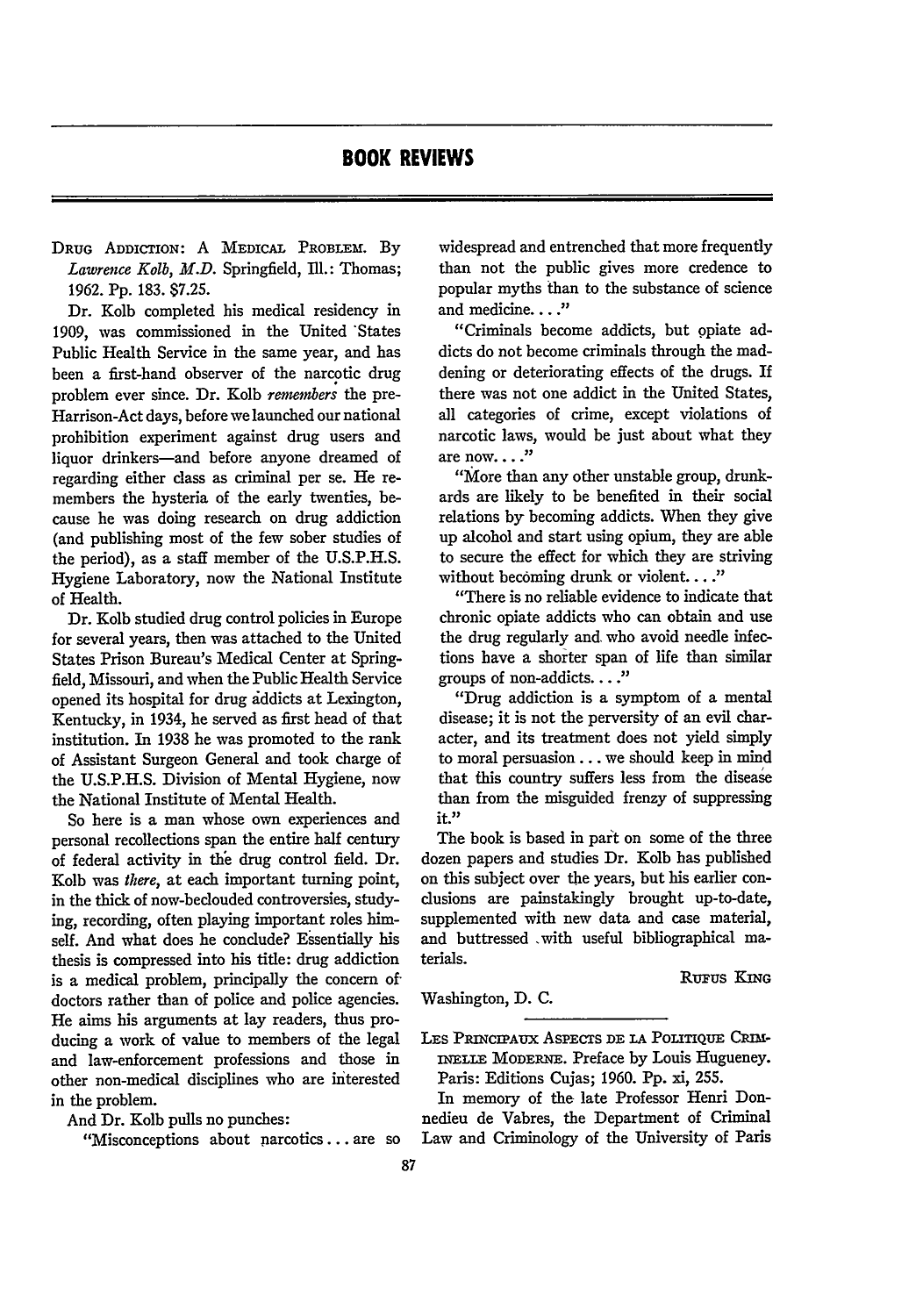[Vol. **54**

published an anthology of 18 papers written by some of France's leading criminologists. There is special emphasis upon an area almost unknown in other West or North European countries or in the United States, the "political crime." Only in France is it fashionable to speak of murder as "assassination" even if the murder is not of a political nature. Therefore, the present volume will find only a limited audience outside of France. However, for those students in criminology interested in political murder (particularly in these days when explosions of time bombs are daily events in France and Algeria), this anthology would more than exhaust the subject, and on a very scholarly basis.

The volume is preceded by a bibliography of Professor de Vabres' writings, and an impressive one it is. It is divided into four parts and covers ten pages. Many of the contributors refer to his writings, although his writings do not deal exclusively with political crimes. The only contribution which I found on a different topic is by Leon Radzinowicz, entitled "Certain Aspects of Sexual Delinquency in England." The author distinguishes between indictable and non-indictable offenses, the latter often being homosexual deviafiohs. The author agrees with Thorsten Sellin's statement that *"le nombre de crimes constats n'est qg'un 'echantillon' du nombre total des crimes, ces derniers demeurant une quantitg inconnue."* He speaks of *chiffres noirs* (black figures), meaning the statistics not only of sex deviations but of all crimes (as previously suggested likewise by Middendorff and von Hentig in Germany). The author cites various English laws, such as the Criminal Justice Act of 1948 and the old Vagrancy Act of 1824 (still in force today). The latter distinguishes between "indecency" and "gross indecency." Radzinowicz feels this should be revised, particularly since the interpretation of the act is left to local law enforcement agencies.

The other papers are filled with minute details of theories and facts (or speculations, in the absence of facts) on assassination, which, to the French, is as serious as an "ordinary" killing without a "political motive" in other countries. At times, assertions are made which are inconsistent with criminological theories held elsewhere. Perhaps this distinctive French "crime" is so different from conventional "crime" that it warrants special explanation. Be that as it may, the contributors to this volume are to be commended for their thoroughness.

HANs A. ILLING

Parole Outpatient Clinic Los Angeles, California

SOZIOLOGIE **DES** VERBRECHENS. By *Wof Middendorff.* Duesseldorf, Germany: Eugen Diederichs Verlag; 1960. Pp. 379.

Among the flood of books and articles on crime and delinquency here and abroad, few leave more than a fleeting impact on the reader, and fewer still have a message to convey which the Germans would call *"universal."* It seems that a book of such rarity has now made its appearance. The author is a judge and, judging.from the contents of the book, a social psychologist-the unusual combination of a sociologist and a psychologist. He is a scholar and a multilinguist who draws upon both the German literature and the literature in other languages in attempting to explain the phenomena *(Erscheinungen),* including the variations *(Wandlungen),* of antisocial attitudes in our society. He is methodical, his style is lucid and clear, and he explains and develops his theories with deceptive simplicity, while avoiding the danger of oversimplification.

The book, relatively small for the scope of its contents, contains three parts, one examining various sociological and psychological concepts of crime and crime's historical developments, another part surveying the various types of crime and speculating on the origins and causes of each crime, and a final part studying "Sociological Groups."

Speaking of Germany, the author states that there is no criminological (i.e., sociological) research in the *description* of crime, and that treatises on crime rarely refer to the latest conclusions reached by sociologists in Germany or elsewhere. Therefore, it seemed to the author timely and useful to attempt a new comparative study which aims to delineate the changes which have resulted from sociological research. This study stresses the "modern forms of criminology" and emphasizes the relations between social group and criminality.

In his chapter on *Die Grundlagen* (The Basic Concepts), the author defines criminology as the scientific study of crime "as a phenomenon in the life of a nation and in the life of the individual" or the science "of the criminality of the individual and of all 'civilized peoples"' *(Kalturvoelker).*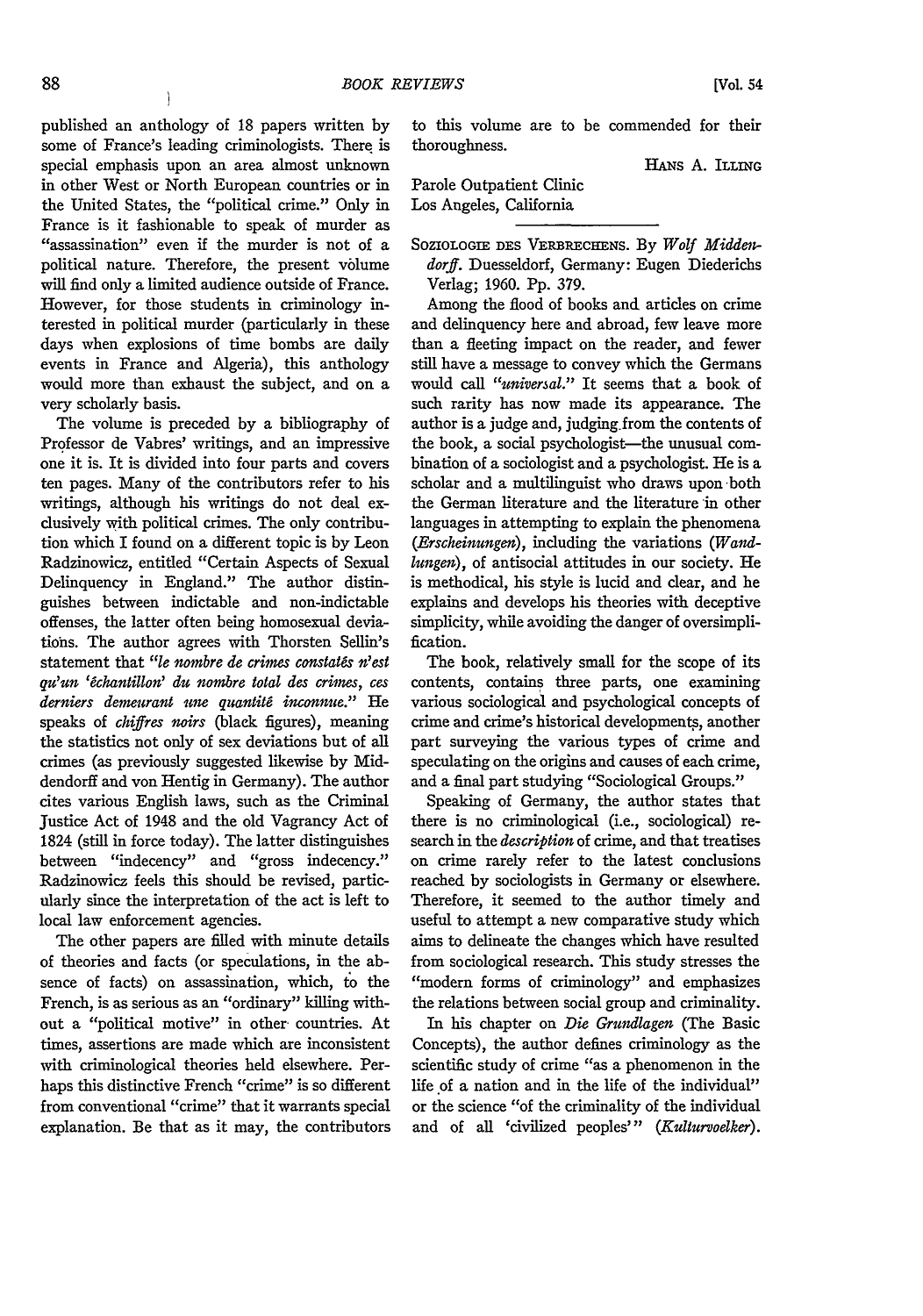Another definition makes criminology the science "of crime as an actual act" (Verbrechen *als tatsacchlicher Vorgang).* The author compares these concepts with those prevailing in the United States, where criminology encompasses all *known* facts about crime, and where the combatting of crime falls within the province of criminology. Among others, he quotes von Hentig, who has published some of his books in America, but most of whose writings are in German. In comparing von Hentig's concepts of crime ("acts or omissions of individuals which were declared taboo by organized society and punished with heavy penalty"), the author cites one of the foremost American criminologistteams, Sutherland and Cressey, who state that "a criminal act is an act which violates a law." Middendorif's attempt to link modem concepts of the sociology of crime with social psychology and, particularly, with psychoanalytically oriented dynamics are, in my opinion, highly successful and long overdue. Unfortunately, one of the very few psychoanalysts who have pioneered in criminology, Dr. Edward Glover, is not mentioned in Middendorif's otherwise excellent bibliography. Middendorif coins the term *soziale Anomie* (meaning society's deviation from attitudes imposed by society), to complement the already common phrase "deviating attitude." Sociologists speak of *Toleranzgrenze* (limits of permissiveness), the transgression of which leads to a "reaction of the society." Such a reaction may consist of some reward or recognition, but, in the event of a "negative deviation" from the norm, all kinds of punitive sanctions may be applied. The borderline between "deviating attitude" and crime is often a fluctuating one, since either can lead to the other.

One of the chapters should be welcome to ad criminologists, because hardly any scientist, not even those dealing with law enforcement and the police, has touched on it yet: the traffic crimes. The author calls these acts "crimes," for the causes in serious cases are as criminally conditioned as are those in cases, say, of burglary or forgery. Criminal drivers are hit and run and those driving under the influence of alcohol, or without a license. The other chapters are organized in a similar fashion, Middendorff giving von Hentig full credit as a'pioneer in the cataloguing of crimes and criminals. However, von Hentig did not, and never intended to, include a dynamic psychoanalyticallyoriented presentation and interpretation of such

acts as murder. I do not wish to appear facetious when I state that, in reading this chapter on the varieties of murder (suicide, sex murder, murder and robbery, the "senseless" murder, etc.), I felt as if I were reading a Perry Mason story, one more complete and understanding yet with a similar fascination.

The book also deals with the environment of the various groups which get involved in, or are influenced by, crime. The nation as a whole, the culture, and history (such as war or post-war conditions) are "contributors" *jo* the causes which breed crime. Specific stimulants of crime here treated are alcoholism and drug addiction and such conditions as sex, age, religion, and geography. Criminological research of three countries-Germany, the United States, and Italy-are discussed in greater length. However, in the course of the volume, other countries are mentioned, particularly England, Scandinavia, and France. There is little about the "Iron Curtain" countries, probably because little information is available.

In his conclusion, the author asks whether there is a difference between right and wrong and, if so, how great is such difference? He tries to-answer this question by quoting the German philosopher of law, Gustav Radbruch, and considering Radbruch's assertion in light of sociological and criminological research: criminological research confirms the relativism represented by Radbruch, which never leads to a "doctrine of despair." Speaking of the penal code, Middendorff feels that the law can have only the function of maintaining order, which consists of "allaying danger, re- socialization, or, if necessary, the elimination of dangerous individuals in the meaning and sense of the minimal program of the 'Défense Sociale'."

In conclusion, I doubt whether there are many who can help but admire the author for a handy and eminently readable book.

HANS A. **ILTNG**

Parole Outpatient Clinic Los Angeles, California

This is an excellent collection of materials deal-

**CniNAL** LAW: PRoBLEms **FOR DECISION** IN **TE PROmOLGATION, INVOCATION, AND ADmINISTRA-**TION **OF A** LAW **OF CnRs.** By *Richard C. Donnelly, Joseph Goldstein,* and *Richard D. Schwartz.* New York: The Free Press; 1962. Pp. 1169. \$15.00.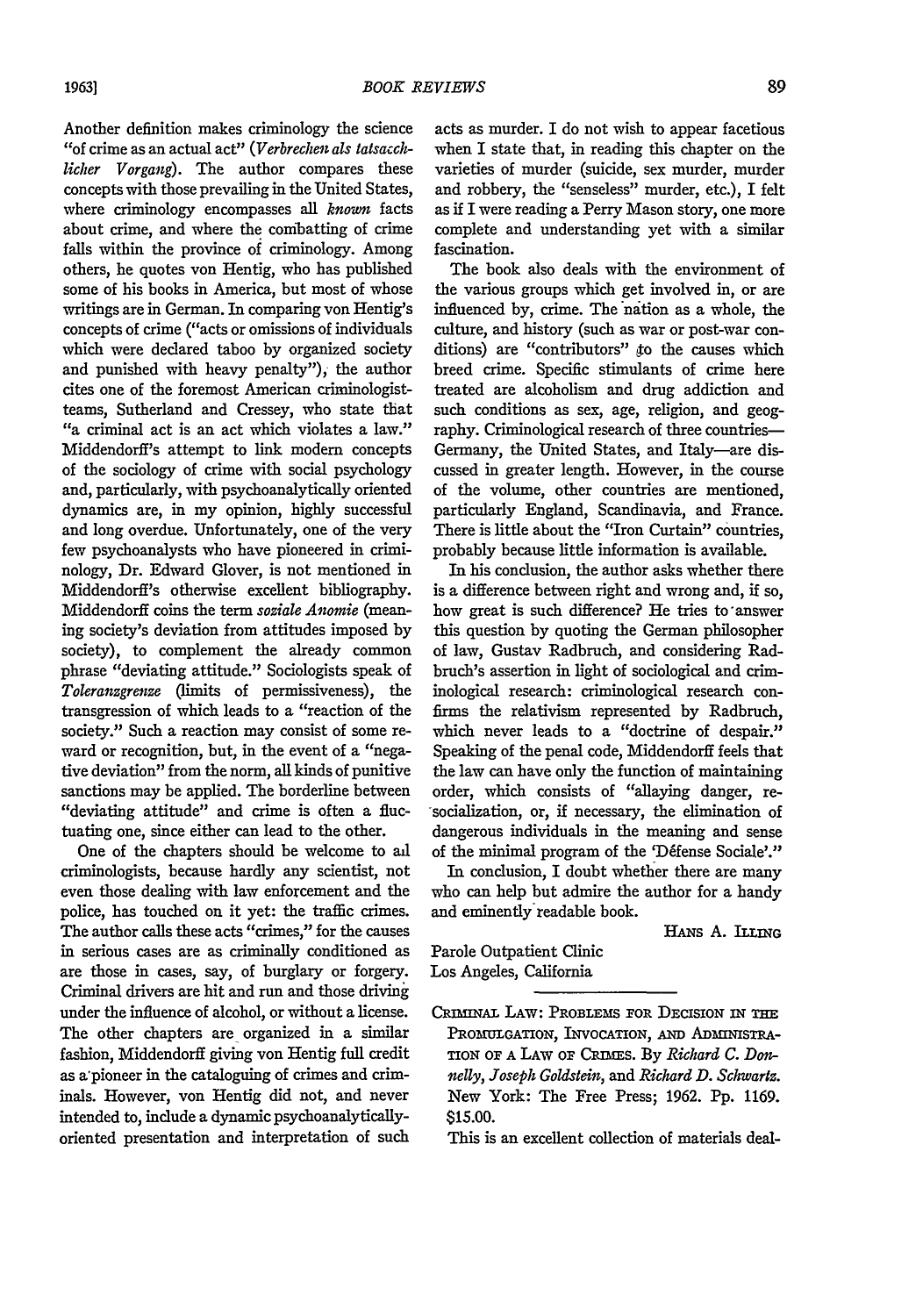ing with the socio-legal processes of defining, committing, and reacting to crimes. The authors make clear throughout that it is the law-in-action with which both legal and sociological students of crime must be concerned. Professors Donnelly, Goldstein, and Schwartz have done a superb **job** of juxtaposing such diverse materials as legal decision, government reports, transcripts of testimony, social scientific articles, and relevant literary and journalistic contributions, as well as providing their own useful comments and notes at various points. The result is a fascinating book which should be of great interest to sociologists (of crime and law) as well as to students and teachers of criminal law.

Handsomely put together and well organized, this volume is also infinitely more readable than the ordinary casebook. This is due in part to the authors' judicious selection of provocative and well-written readings, and in part to their skill in presenting the material in a challenging manner. The book is definitely a challenge, posing many more questions than it answers. The authors write that, "For purposes of this book the criminal law is defined as a process for deciding what should be labeled 'criminal,' what official responses should accompany this designation, and what persons or agencies, under what condifions and circumstances, should be authorized to make and give effect to such determinations." Anyone looking for pat answers regarding crime and punishment should probably steer clear of this volume. Its great merit lies in raising issues central to the establishment and operation of the criminal law-issues which social scientists today often avoid. Perhaps the kernel of the authors' approach is suggested in the 'statement by Hermann Mannheim (in *Criminal Justice and Social Reconstruction):* "Hardly ever do we pause for a moment to examine critically the contents of that very law the existence of which alone makes it possible for the individual to offend against it." The authors join Mannheim in insisting on such a confrontation.

The book is divided into three large chapters. The first 250 pages comprise "An- Introductory View of the Criminal Process,?' in which a single case (that of a pediatrician charged with indecent assaults against children) is followed from the original "disturbing event" through the various administrative processes leading up to sentencing, and eventually to parole. Throughout the chapter, the reader is continually faced with questions

concerning the kinds of decisions to be reached at each stage, and the criteria and processes to be employed in reaching them. Taking the case as a point of departure, the authors are able to bring into their discussion such topics as treatment of sex offenders, sentencing and review of sentences, nature and function of parole, absolving and mitigating circumstances, and there is a lengthy and excellent collection of views on consensual adult homosexuality and the law (presented in the form of a "legislative hearing"). The second chapter, entitled "Promulgating a Criminal, Penal, Correctional or *'?'* Code," deals more conventionally with basic issues of criminal law, including differences between civil and criminal law, purposes of sanctions, requisites of a crime, rule by law or analogy, and questions of criminal responsibility. There is an especially fine and comprehensive section on the insanity-as-a-defense issue. The third chapter, "A Re-Examination of the Criminal Law in Terms of Groups," also contains useful materials, but this reviewer did not find the organization around the "group" concept (i.e., cases dealing with unions, minorities, corporations, etc.) particularly fruitful. The same materials might preferably have been incorporated into the earlier sections.

As an introduction to the criminal law, the book should be superbly effective in stimulating student interest and in developing a truly analytic approach in this field. Indeed all those professionally concerned with crime and punishment will long be indebted to the authors for preparing this comprehensive and illuminating work.

EDWIN M. SCHUR

Tufts University Medford, Mass.

Ceylon is a tropical island in the Indian Ocean, a few degrees north of the equator, the size of West Virginia with a population four times greater than that state. For some time, it has been officially concerned with what has sometimes been alleged to be the highest homicide rate in the world. Professor Wood shows that the homicide rate (4.3/100,000) is not strikingly high (the United

CRIME AND **AGGRESSION IN CHANGING CEYLON:** A SOCIOLOGICAL ANALYSIS OF HOMICIDE, SUI-**CME, AND** EcoNomc CRam. By *Arthur Lewis Wood.* Philadelphia: Transactions of the American Philosophical Society, Vol. 51, Pt. **8;** 1961. Pp. 132. \$3.00.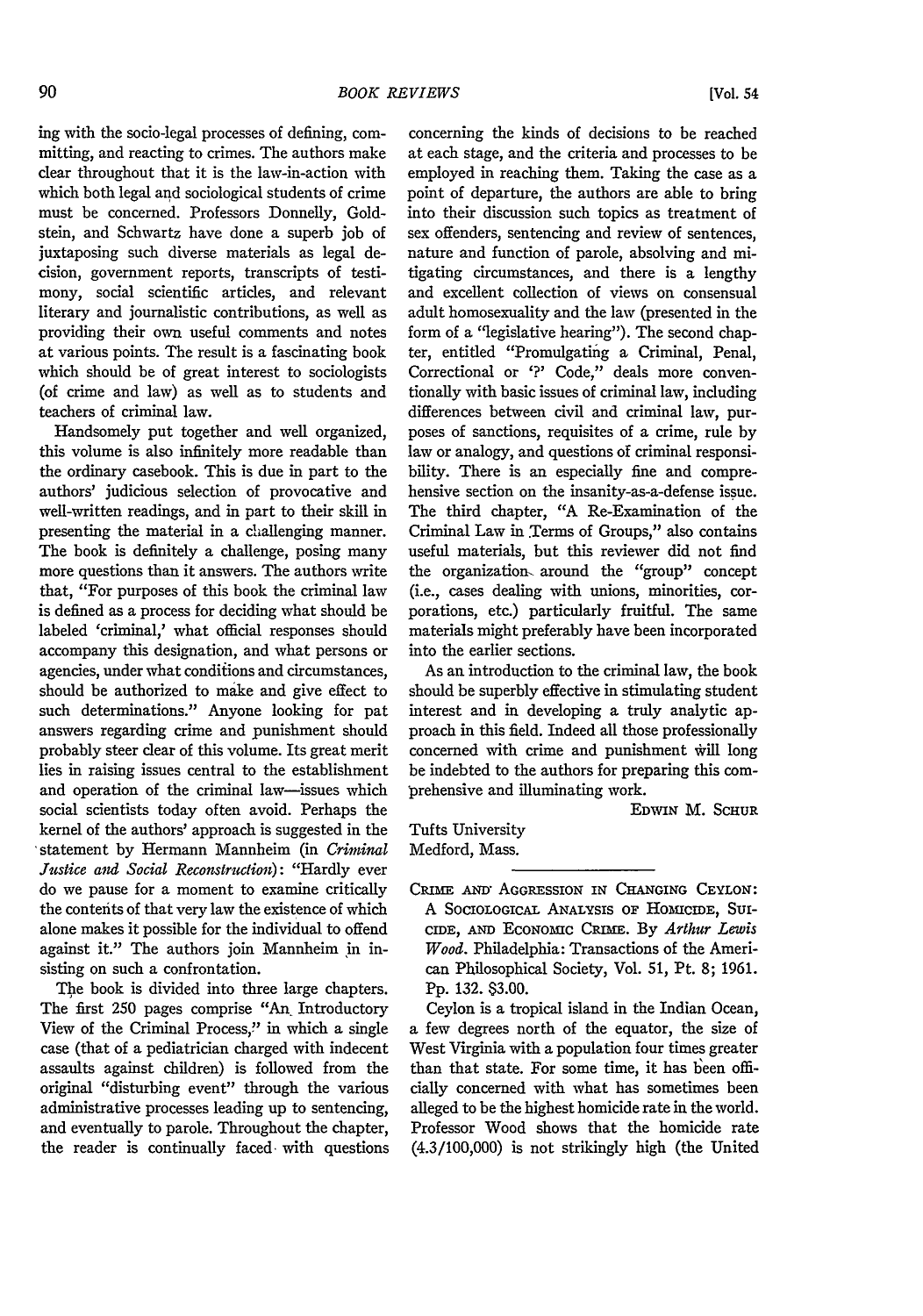States' rate is 4.8 and Mexico's 39.1 per 100,000), but points out that since it is not concentrated among minority groups and arises in a predominantly agricultural country there is some sociological precedent for anticipating a lesser amount. Why then, he asks, should Ceylon, a strongly Buddhist country whose economic welfare surpasses that of most Asian countries, be plagued with a homicide problem?

To answer this question, Wood tries to document elements of a causal matrix involving "an inextricable tangle of failure, alienation, greater hostility, rebuff, and assault..., sometimes leading to murder." In an often admirable attempt both to quantify and to view perceptively the speculative ideas of Merton, Cloward, Maier and Bell, and other theorists who have written about opportunity structures and about subjectively defined status as it relates to aspirations, Wood employs analyses of available crime data and an interview schedule. The schedule probes two main areas: (1) social status in different phases of village life, and (2) attitudes of alienation from the status quo.

Alienation is found in items such as a desire for socio-political change, a wish to move from the village, frequency of altercations, and repeated complaints. Greater demoralization of the offender group is indicated by "a failure to make reference to principles of social ethics in explaining the wrongfulness of criminal behavior." There is also a great deal of material describing social structure and village life in Ceylon, and discussing educational aspirations, general and specific sources of frustration, and the caste system as it has been influenced by social change. The author grants that the differential attitudes he discovers may have arisen from the fact that the offenders had already been apprehended, though he believes that there is enough consistency within his findings to minimize this likelihood.

The study is particularly valuable for a number of reasons: First, it adds a good deal of cross-cultural data to our interpretations of suicide; homicide, and economic crimes; second, it provides in some detail a documentation of its procedures, revealing dearly the great difficulties and compromises that must be made when working in an alien culture on a difficult problem within a limited time period; and third, it sets up a distinct line of inquiry, with explicit hypotheses, and to the best of its ability pursues these lines so that at the end

it can be said either that the facts do or do not line up with a specific hypothethical approach. For these and other reasons, and particularly for those who desire to test the insights of Merton's original "anomie" paradigm and its extensions, this report is well worth detailed examination.

**GILBERT GEis**

Department of Sociology Los Angeles State College

**L'ARGOT ET LE TATOUAGE DES CRIMINELS. ETUDE** DE CRIMINOLOGIE SOCIALE. By *Jean Graven.* Neuchatel: **Ed.** de la Baconniere; **1962.** Pp. 152.

In this volume, the rector of the University of Geneva and President judge of the cantonal Supreme Court, Professor Jean Graven (also known as the author of Ethiopia's new penal code and as editor **6f** the *Revue internationale de criminologie et de police technique)* presents a study of slang and tattooing among criminals. These topics are treated in two distinct though related monographs of six and twelve chapters respectively. The author examines them in the light of the hypotheses of Lombroso, who saw in slang a distinctive criminal trait and in tattooing an evidence of atavism.

**After** a detailed study of the history and rich variety of French slang, it appears to Professor Graven that one can no longer pretend that it is a distinctive, necessary or constant trait of criminals. He accepts Tarde's view that certain slang terms develop in the milieu in which the habitual offender thrives and reveal his associations in that milieu. However, important as such indicia may have been in the past and may still be in individual cases, social change has brought about a decrease in the use of indicative slang terms in the underworld. As the nature of criminality has changed, criminals have become aware that slang terms may help to identify them. Furthermore, the invasion of slang in literature, the drama,, and common speech has robbed it of its distinctive characteristics.

As for tattooing, which is studied historically, among savages, soldiers and sailors, women and children, or when done for medical, therapeutic or religious reasons, Professor Graven concludes that it has been prevalent within certain social groups and has, among criminals, taken forms that have revealed the connection of their owners with the underworld. That is one of the reasons the practice is disappearing today. "Criminality is increasing and becoming more powerful. Those who want to